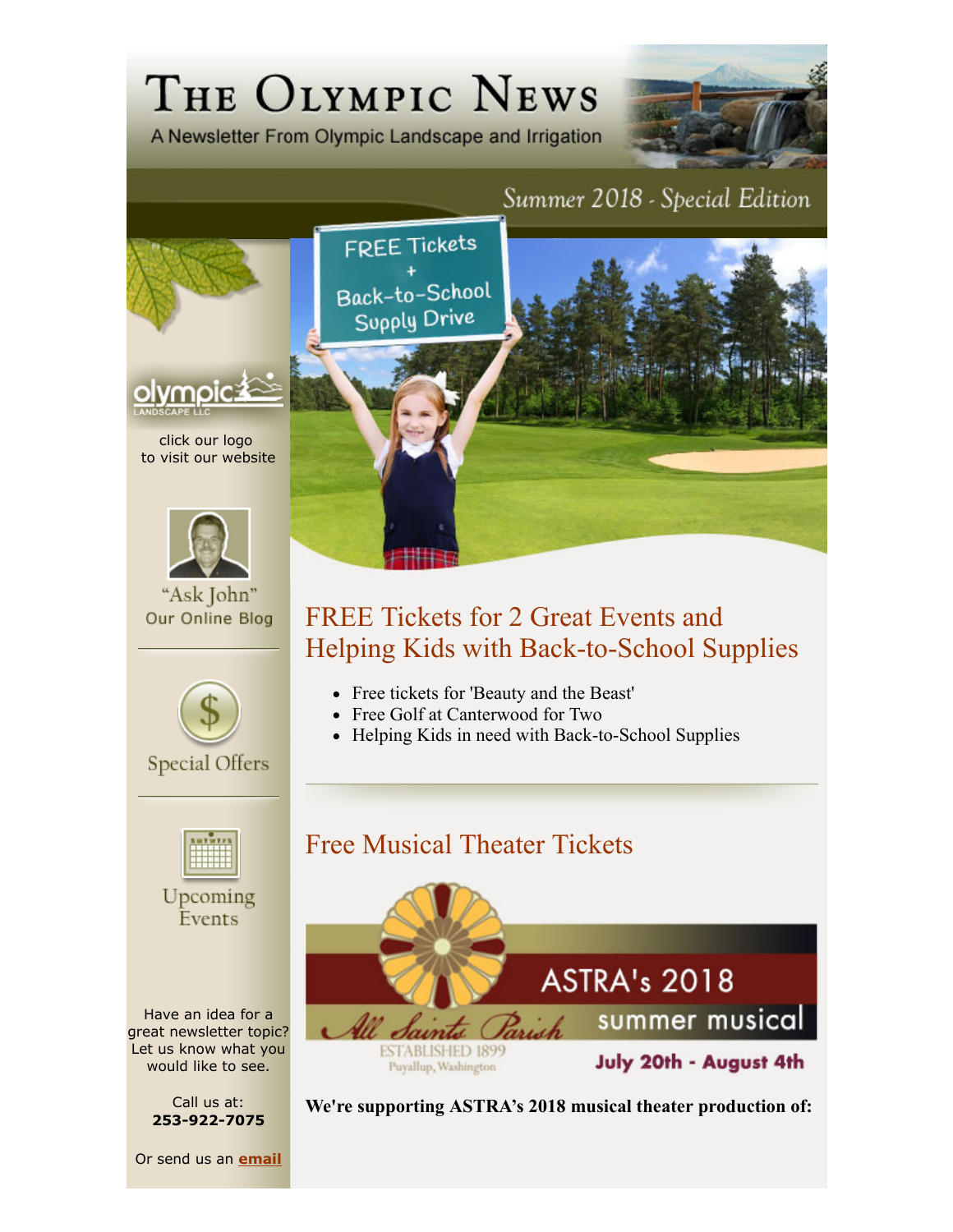





Performances of *'Beauty and the Beast***'** will run from July 20 to August 4, 2018 at All Saints Parish in Puyallup.

**We have tickets for two musical theater performances – Thurs. July 26th and Fri. July 27th.** If you win and would like to change these tickets to a different performance you can do so by contacting ASTRA.

Simply click **HERE** to enter our drawing for one of 2-pairs of tickets we will be giving away. This drawing will happen on **Monday, July 23rd**. Winners will be notified by email.

#### Free Golf at Canterwood for Two!!



August 3rd | Canterwood Golf & Country Club

We are giving away two entry fees, to one winner, and sponsoring a hole for the *Summer Swing* Golf Tournament at Canterwood Golf & Country Club in Gig Harbor. Your 2-some will be paired with another in this 4-person scramble format.

This is the Gig Harbor Chamber of Commerce's 31st Annual Tournament and will be held on **Friday, August 3rd– 1:00 shotgun start.** 



**The winnings include:**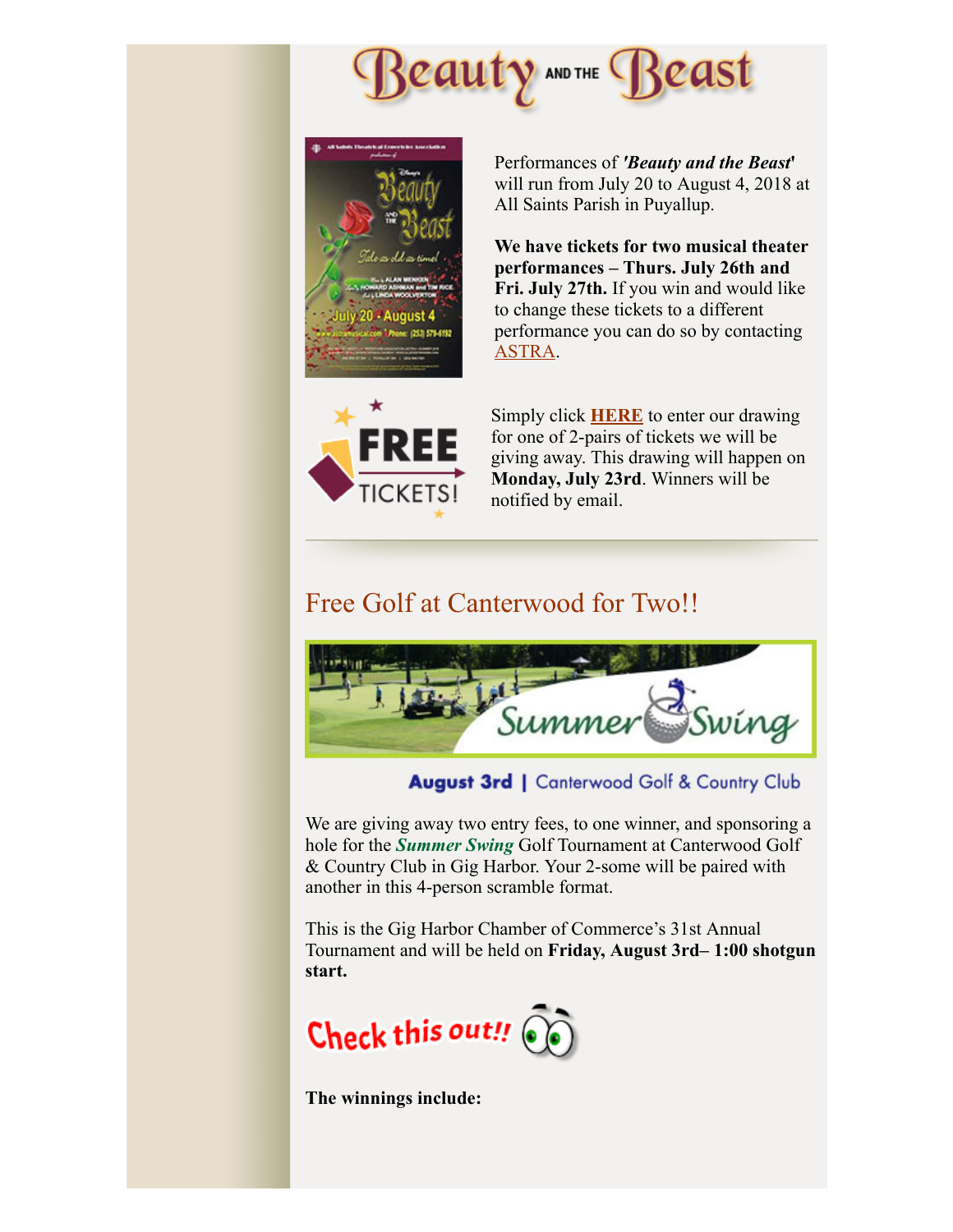- Two entry fees to the golf tournament
- Lunch
- Keg Beer
- Carts
- Putting Contest
- Prime rib dinner and reception
- And special prizes at our hole

### **FREE Entry Fee for a 2-some!**

Win our drawing and your 2-some will be paired with another in this 4-person scramble format.



Simply click **HERE** to enter our drawing to this tournament. This drawing will happen on **Monday, July 23rd**. A Winner will be notified by email.



**Olympic is co-hosting a school supply drive to help with the St. Francis House annual Back-to-School Program.** 

Every child should have the opportunity to be equipped with necessary supplies to be successful in school. Some families have a difficult time in affording the annual long list of supplies needed. In 2017, St. Francis House helped nearly a thousand low-income students with grade-appropriate school supplies and clothing - and is striving to do the same this year.

#### **Would you like to help?**

You can drop off your donations at the Olympic office - M-F 8am-5pm through July 31st:

5620 112th St E #230 Puyallup, WA 98373